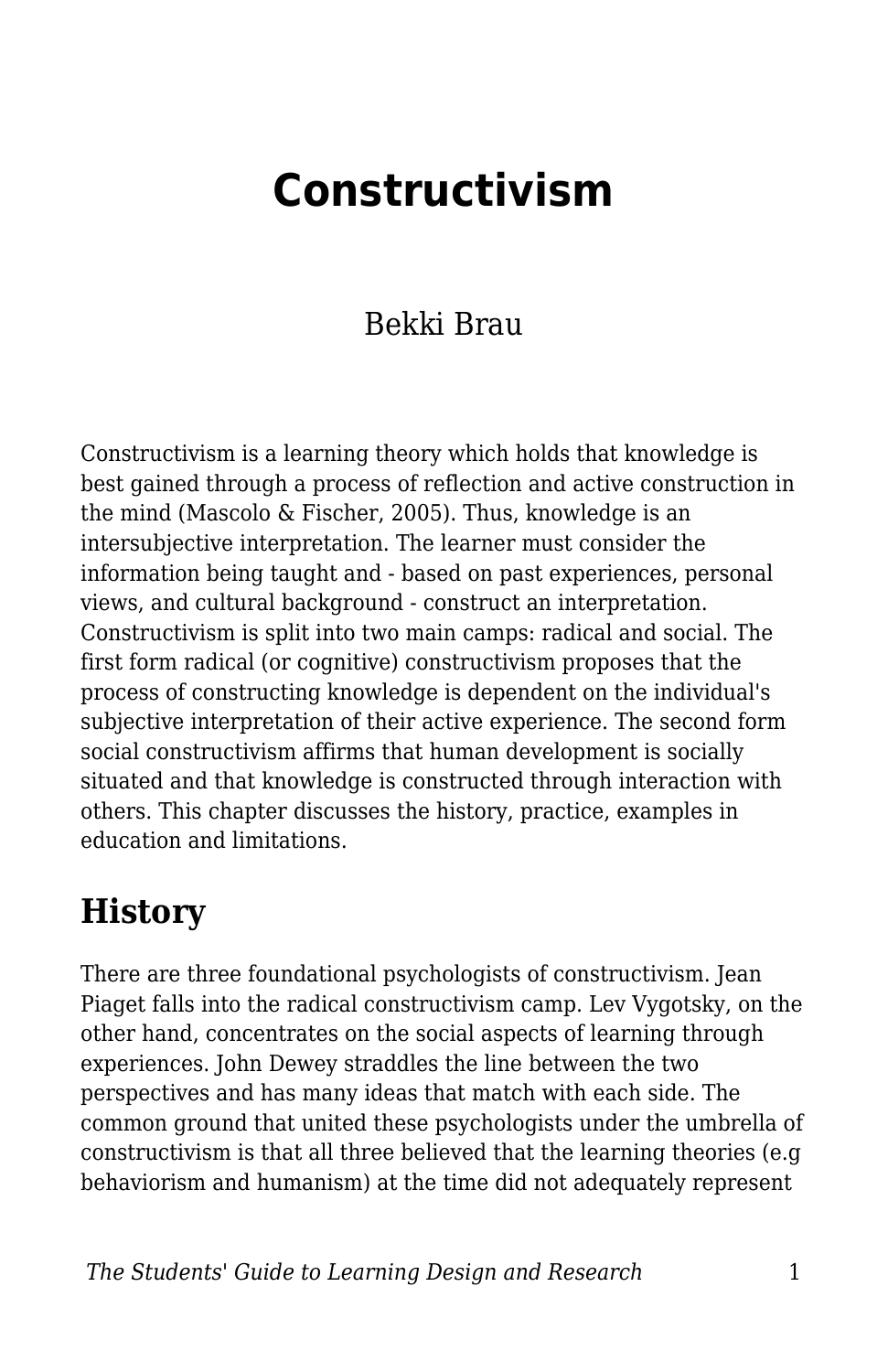the actual learning process. In addition, their ideas were rooted in experiences in the classroom instead of experiments in a lab (compared to behaviorism).

#### **Jean Piaget**

Jean Piaget is known as one of the first theorists in constructivism. His theories indicate that humans create knowledge through the interaction between their experiences and ideas. His view of constructivism is the inspiration for radical constructivism due to his idea that the individual is at the center of the knowledge creation and acquisition process. The vast majority of Piaget's theories develop through working with children where he would challenge the idea that children are inferior thinkers compared to adults. His work provides evidence that children are not cognitively inferior to adults. He proves that children develop differently by establishing a theory involving cognitive stages.

Piaget's cognitive theory explores how children develop. His theory splits development into four discrete stages. Although Piaget never linked his research on cognitive development to education directly, his theory plays a pivotal role in his contributions to learning theories.

Based on the research into children's cognitive development Piaget identified processes of accommodation (reframing one's mental representation of the external world to fit new experiences) and assimilation (the process by which a person or persons acquire the social and psychological characteristics of a group) which are key in the interaction between experiences and ideas. These two processes focus on how learning occurs rather than what influences learning.

#### **Lev Vygotsky**

Lev Vygotsky's work contains a central scope focused on the social aspects of acquiring knowledge. He suggests that one learns best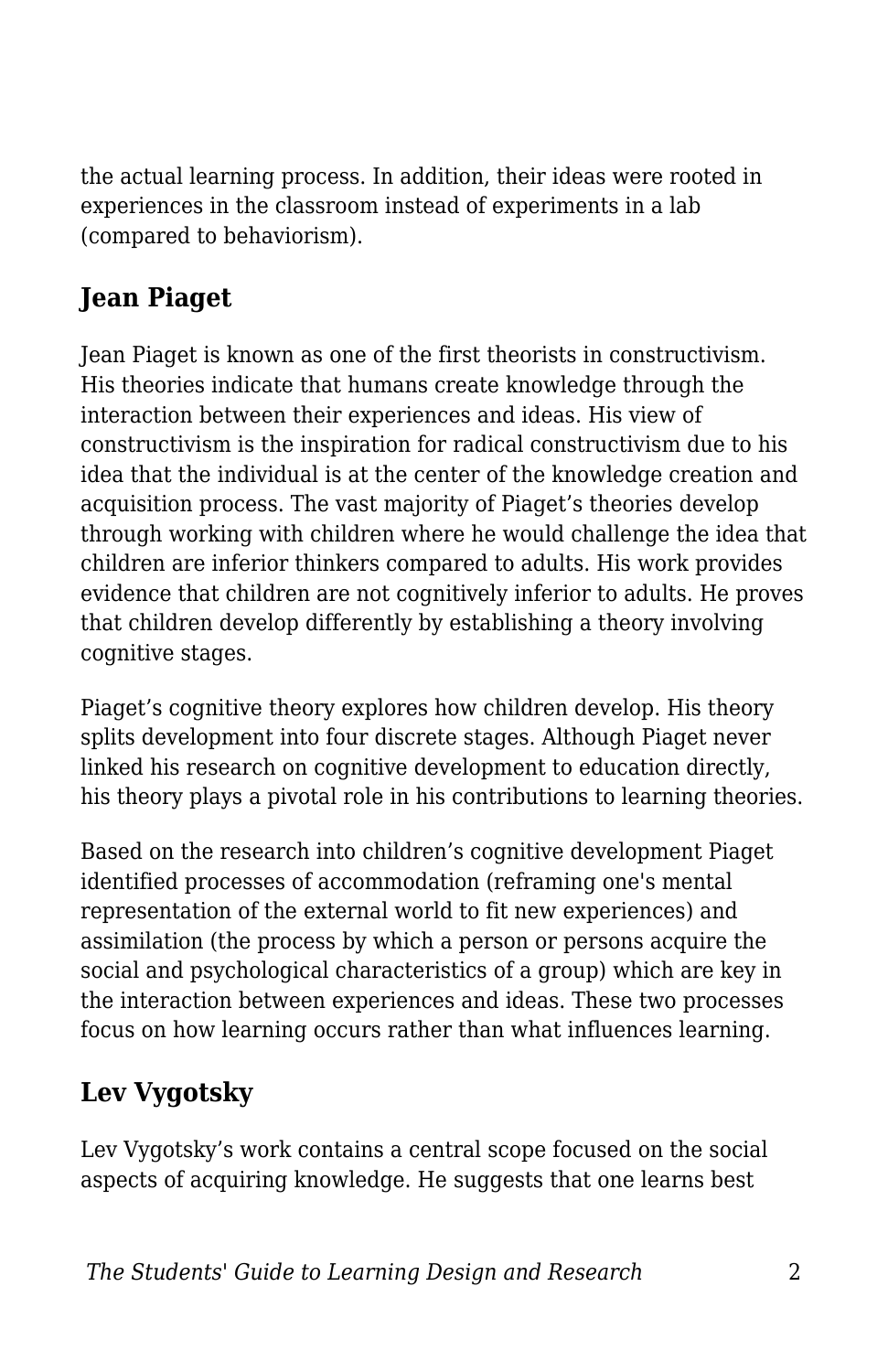through interacting with others. Through the process of working with others, learners create an environment of shared meanings with peers. By being immersed in the new environment, the learner is able to adapt subjective interpretations to become socially accepted. Vygotsky especially emphasizes that culture plays a large role in cognitive development. He believed infants were born with basic abilities to develop cognitively. Those basic abilities are then enhanced through interaction with others and eventually grow into more sophisticated mental processes. For example, a child is born with the basic ability to memorize. As the child interacts with its environment and peers, the methods of remembrance adapt. If the child is in a learning setting that emphasizes flashcards, the child will use similar methods of repetition to improve memory.

Similar to Piaget's adaptation of radical constructivism from his theory of cognitive development, Vygotsky draws from his own theory of social development. Vygotsky believed that learners could achieve much greater level of learning through the help of a More Knowledgeable Other (instructor). Figure 1 offers a visual of where the instructor can offer the most support and enhance the learning process. The area where the instructor should be most sensitive to guidance is the Zone of Proximal Development (ZPD). As Figure 1 displays, the ZPD straddles the line between what the student already knows and a new concept unable to be mastered without the help of the instructor.

Figure 1

A Graphic Displaying the Pieces of Vygotsky's Social Development Theory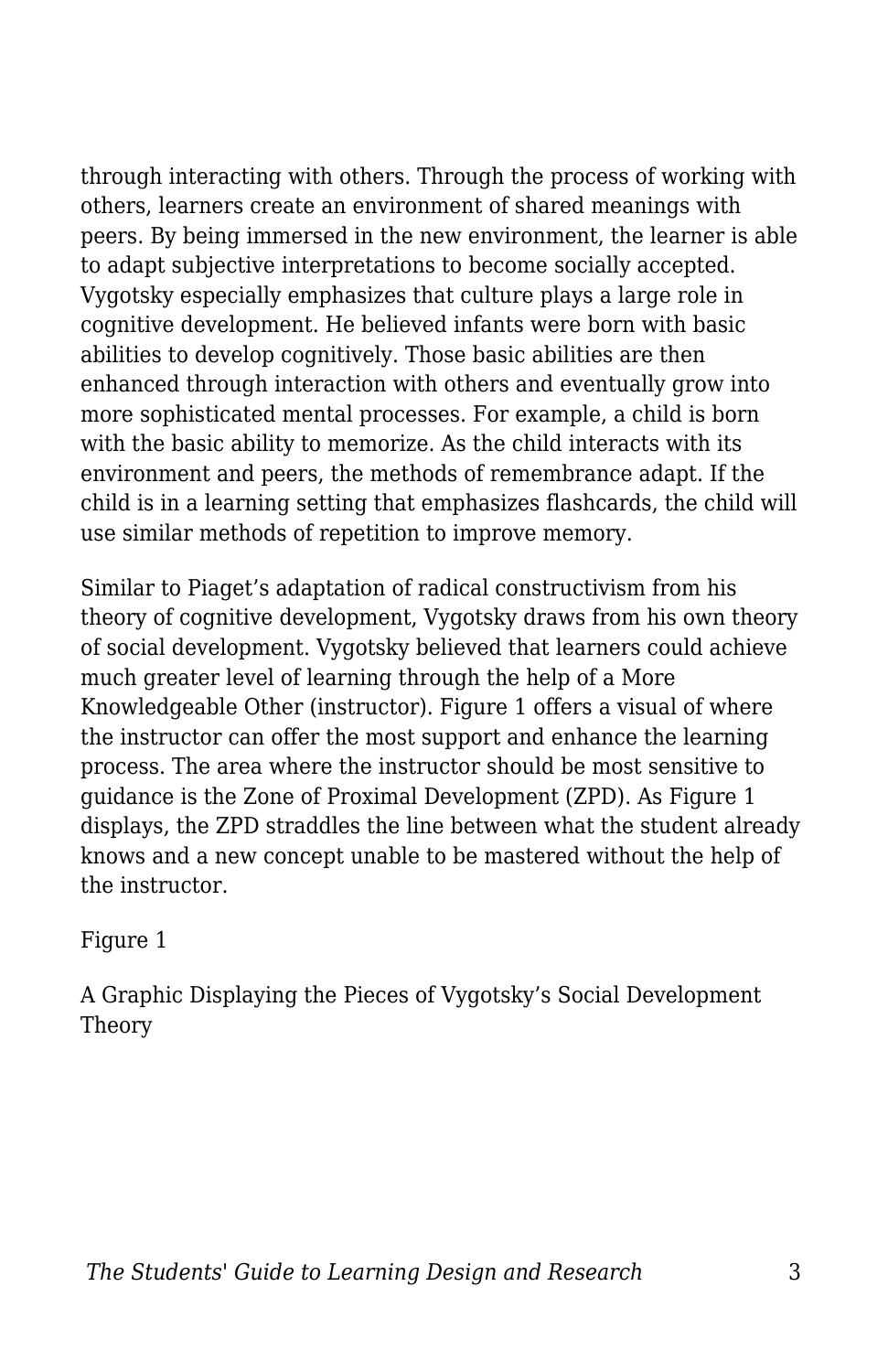

The Zone of Proximal Development is not confined to solely a learner and an instructor. Vygotsky encourages learners to form groups. The formation of groups allows for the less competent children to learn from those who already have mastered a specific skillset.

#### **John Dewey**

John Dewey's perspective melds Piaget's focus on the cognitive aspect of constructivism with Vygotsky's focus on social learning. Susan J. Mayer (2008) contains a synopsis of Dewey's place in constructivism:

Contrary to the assumptions of those who pair Dewey and Piaget based on progressivism's recent history, Dewey shared broader concerns with Vygotsky (whose work he never read). Both Dewey and Vygotsky emphasized the role of cultural forms and meanings in perpetuating higher forms of human thought, whereas Piaget focused on the role played by logical and mathematical reasoning. On the other hand, with Piaget, Dewey emphasized the nurture of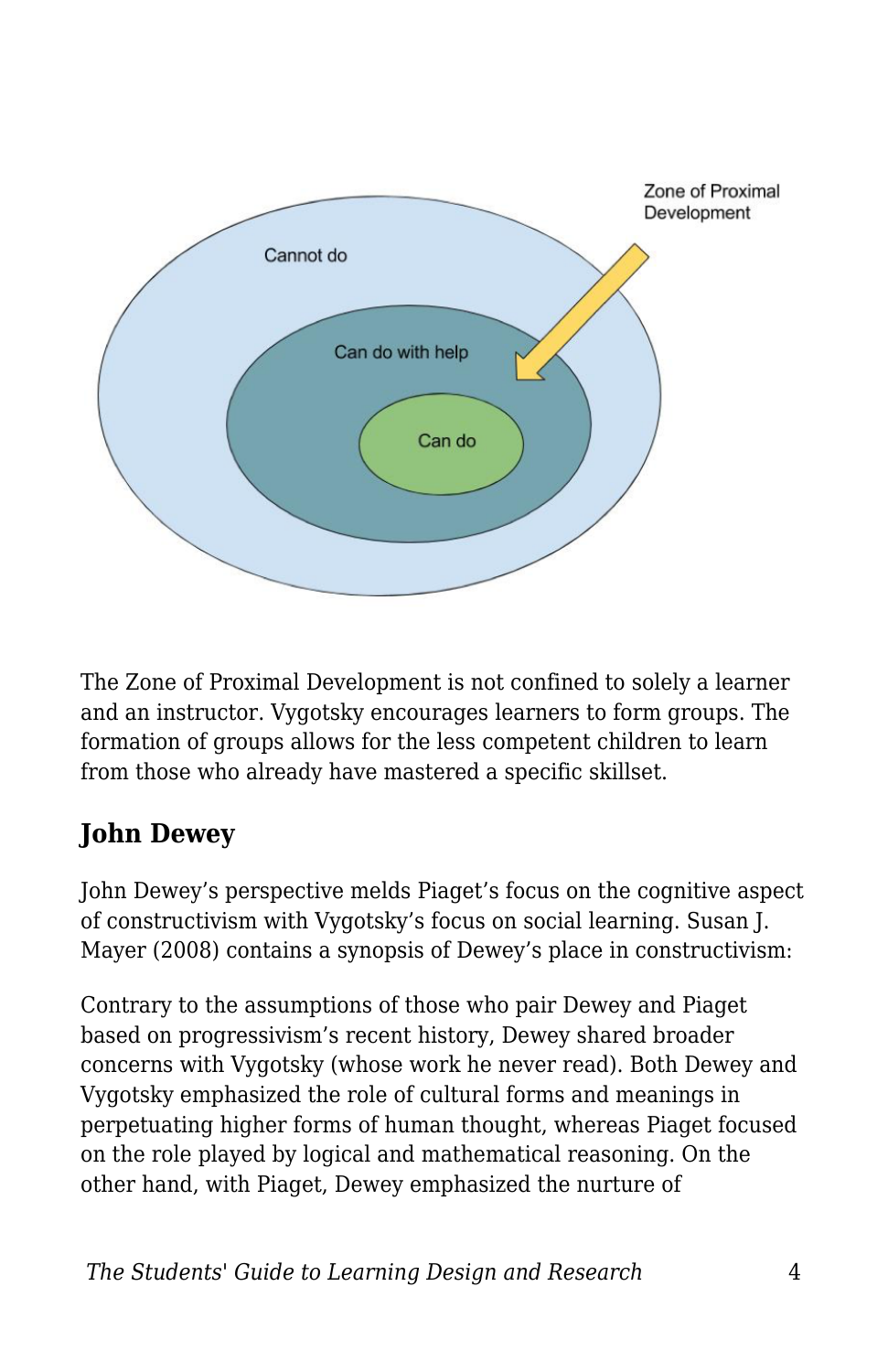independent reasoning central to the liberal Protestant heritage the two men shared. Indeed, Dewey's broad theorizing of democracy's implications for schooling can be seen to integrate the research emphases of the two psychologists (p. 6).

Just as Piaget and Vygotsky did not believe in rote memorization and repetitive lecturing, Dewey's work proclaims that learners who engage in real world activities will be able to demonstrate higher levels of knowledge through creativity and collaboration (Behling & Hart, 2008). One of Dewey's most recognized quotes is: "If you have doubts about how learning happens, engage in sustained inquiry: study, ponder, consider alternative possibilities and arrive at your belief grounded in evidence" (Reece, 2013, p. 320).

Dewey's emphasis on inquiry sustaining learning is sparked best by ensuring a synthesis of environment. Many teachers at the time insisted on keeping school separate from the rest of the children's lives. Dewey did not adhere to the pressure of separation. His research insists that learners need to connect real life experiences with school activities in order to make learning possible.

## **Learning Theory in Practice**

A basic understanding of constructivism requires a clear vision of what it means to allow a learner to connect their own experiences to new knowledge. In order to better illustrate the use of constructivism in the classroom, the next section describes the role of both the learner and the instructor.

#### **Nature of Learner**

Throughout the learning process, the learner is expected to consider the information being taught and construct an interpretation. The interpretation is constructed based on past experiences, personal views, and cultural background. Following the interpretation, the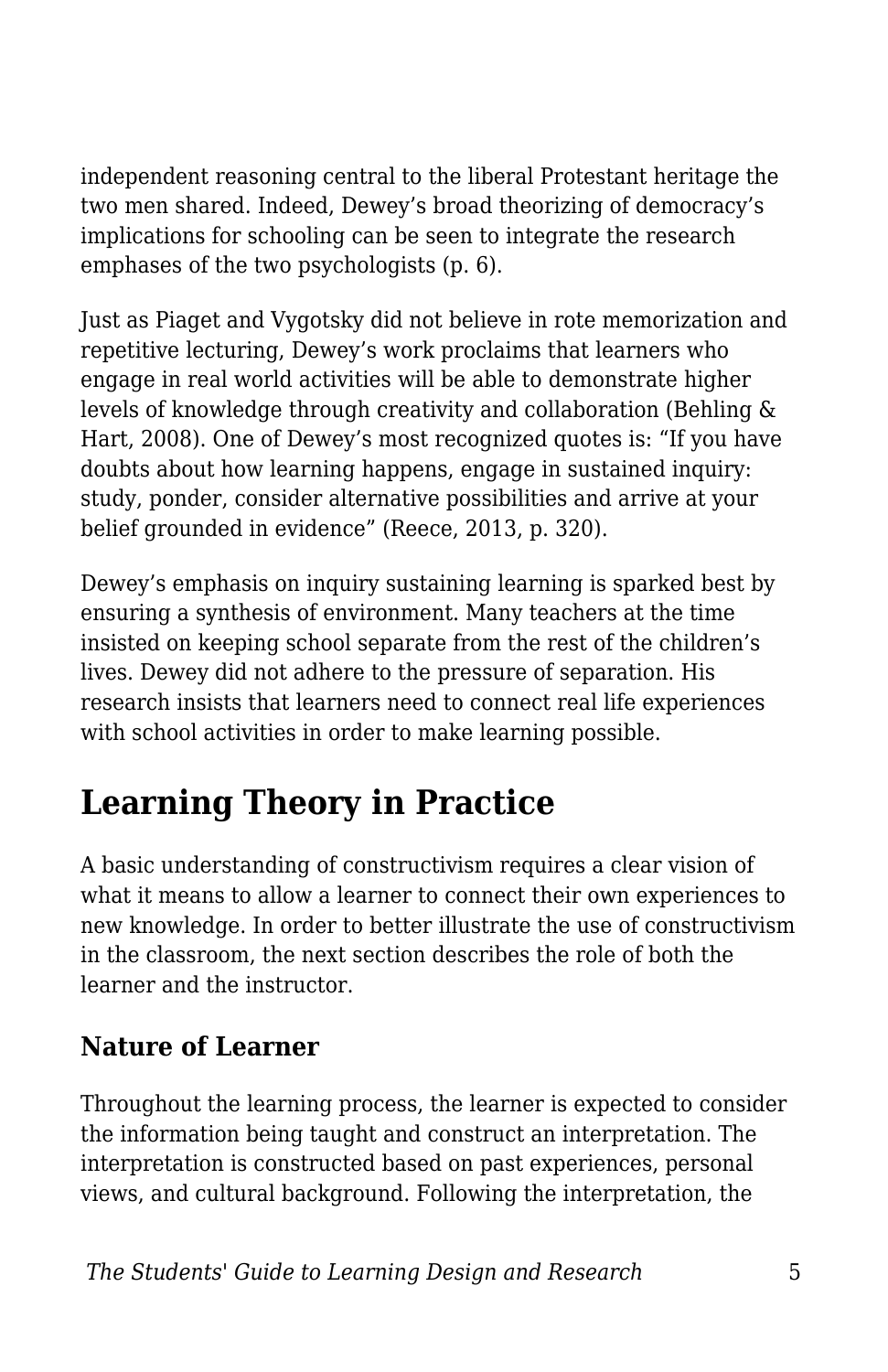learner is expected to reflect on the new knowledge. Radical and social constructivism generally regard the nature of the learner in a similar fashion.

Radical constructivism assumes the learner recognizes their place at the center of the knowledge creation and acquisition process. The learner works through a process of acquisition and assimilation. A major role of the learner is to reflect on past experiences and be conscious of the variables affecting the absorption of the new knowledge. Social constructivism expects similar reflection from the learner, however it also incorporates the social aspects of learning.

Social constructivism not only acknowledges the uniqueness and complexity of the learner, but actually encourages, utilizes and rewards this complexity as an integral part of the learning process. This means that the learner is motivated to reflect on their unique knowledge and allows them to recognize their ability to inspire other learners in their environment. The constant exchange of ideas in the ZPD allows each individual learner to acquire new understandings from their peers. While the learners hold the key to acquiring knowledge in the constructivist framework, the role of instructors is still significant.

#### **Role of Instructor**

Due to the nature of constructivism, the instructor must adapt a more hands-on approach instead of the traditional lecture style. The environment of the classroom should be supportive of each individual learner's thinking and encourage a constant challenge.

According to the social constructivist approach, instructors have to adapt to the role of facilitators and not teachers (Bauersfeld, 1995). A facilitator helps the learner to get to his or her own understanding of the content instead of simply explaining a principle. In the latter scenario, the learner does not participate definitively, and in the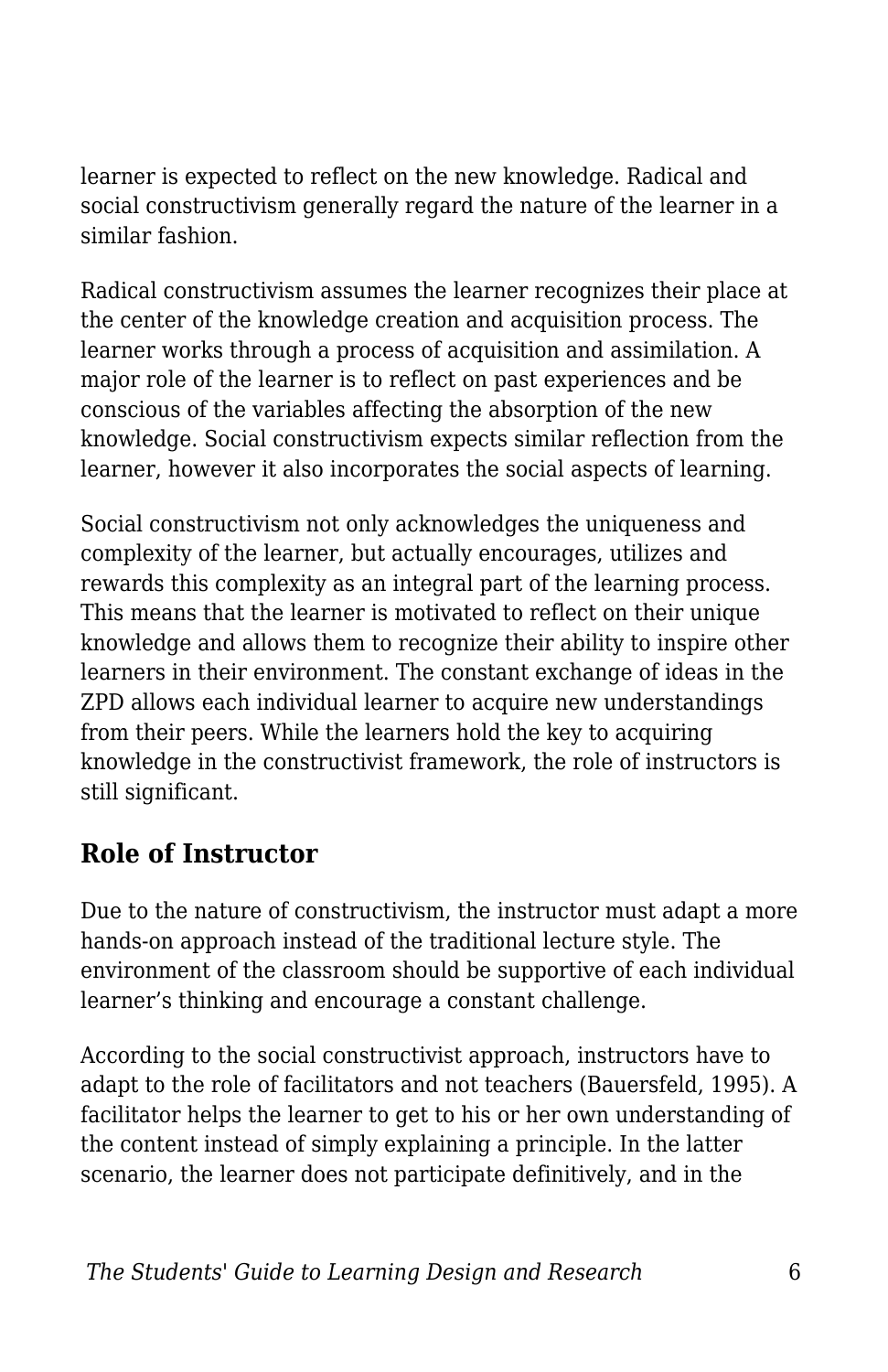former scenario, the learner is actively engaged. The goal is thus to turn the emphasis away from the instructor and the content and towards the learner (Gamoran, Secada, & Marrett, 1998). As the emphasis switches to a more active teaching process, the facilitator must act in a different way than a teacher would (Brownstein 2001). As one author explains:

A teacher tells, a facilitator asks; a teacher lectures from the front, a facilitator supports from the back; a teacher gives answers according to a set curriculum, a facilitator provides guidelines and creates the environment for the learner to arrive at his or her own conclusions; a teacher mostly gives a monologue, a facilitator is in continuous dialogue with the learners (Rhodes and Bellamy, 1999).

### **Examples in Education**

There are various examples in the world of education regarding methods of implementation of constructivism. Constructionism, cooperative learning and large-scale lessons are three examples of ways to incorporate constructivism into a classroom.

Constructionism is one application of constructivism. An example of constructionism is an instructor teaching a class of learners about engineering by assigning them to build a bridge. The process the learners would embark on to learn how to build a bridge would in theory teach them all the nuances of engineering concepts. The learning would come mostly through trial and error as the learners adapted their past experiences to the current task.

According to research, cooperative learning is an effective way to implement constructivism in the classroom (Hoy & Woolfolk, 1993). Three examples of cooperative learning are reciprocal questioning, jigsaw classroom and structured controversies. Reciprocal questioning is where students work together to ask and answer questions. This technique is often prevalent through activities such as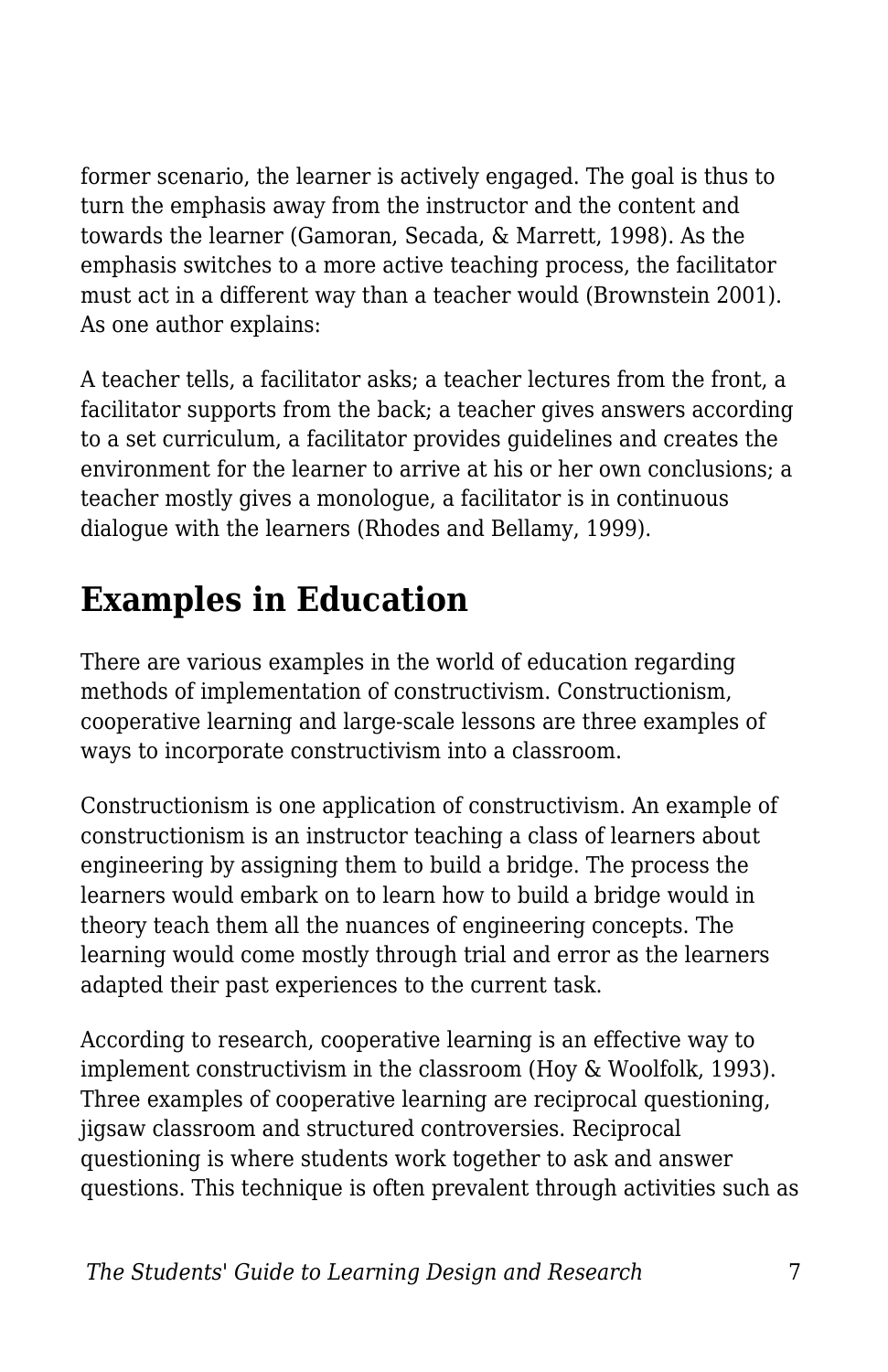book discussion groups. Jigsaw classroom refers to assigning students to become experts on one part of a group project and teach it to the others in their group. Structured controversies are where students work together to research a particular controversy.

Another effective implementation of constructivism in the classroom is teaching big topics and allowing each learner to find what pieces relate to them most. For example, an instructor teaching evolution does not choose a specific point in evolution to focus on, but rather gives an overarching explanation. Thus, a student who relates with natural selection is interested in the topic of their own will and chooses to write a paper on it and share with the class.

# **Criticism and Limitations**

Novice learners should have more structure (Jonassen, 1992). According to Bloom's Taxonomy (cf. Fig. 3), the process of learning first starts with remembering and understanding. These two bases require structure to ensure the learner can memorize the subject and recall why the information is important. Without the beginning structure, the learner would struggle to get to the level of application. The lack of structure becomes a possible limitation if the student does not have any base to begin with. However, both Piaget and Vygotsky believe in innate abilities that act as the initial building blocks to learning.

When a group of learners is involved in an activity together, there is a possibility of the learners falling into groupthink (Ruggie, 1998). While not a lot of research has been done on the subject, the author of the chapter suggests that this may be a limitation which could be further investigated. Those who do not agree with the dominant narrative of a group will not participate as much as those who align with the majority. This is a critique of the implementation, however, and not the theory itself.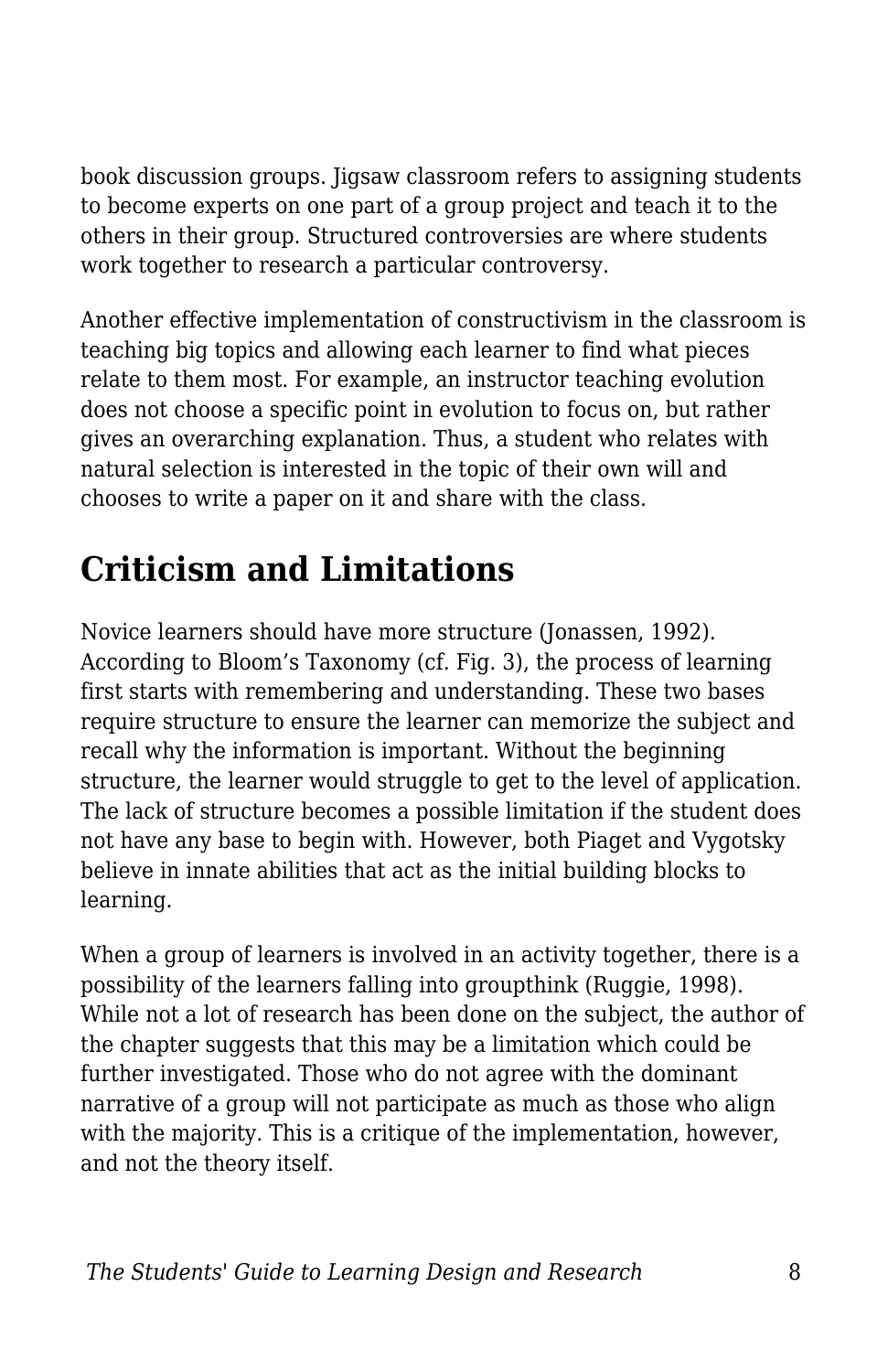Because the nature of constructivism is more abstract and applicable, it is difficult to know if the observed learning outcomes account for everything. Outcomes are generally measured through some form of a rote test and thus do not often incorporate the application and extrapolation of the learning. This could be a limitation of constructivism, if the mode of measurement is not conducive to reflection.

Another possible limitation of constructivism is the time required during implementation. Operating under the constructivist framework, instructors are expected to spend more time engaging the learner. In order to engage the learner, the instructor needs to spend more preparation time out of the classroom thinking about new activities. The instructor also carries the role of allowing time for reflection. Effectively using time can prove to be a problem of constructivism, but it can be fixed through thoughtful implementation.

### **Conclusion**

In conclusion, constructivism is a learning theory which affirms that knowledge is best gained through a process of action, reflection and construction. Piaget focuses on the interaction of experiences and ideas in the creation of new knowledge. Vygotsky explores the importance of learning alongside peers and how culture affects the accommodation and assimilation of knowledge. Dewey emphasizes inquiry and the integration of real world and classroom activities. The constructivist framework relies on the learners to be in control of their own acquisition of knowledge and encourages the instructor to serve as a facilitator. Constructivism has limitations, but it can allow for the learner to reach higher planes of knowledge than would be possible otherwise (Jonassen, 1993).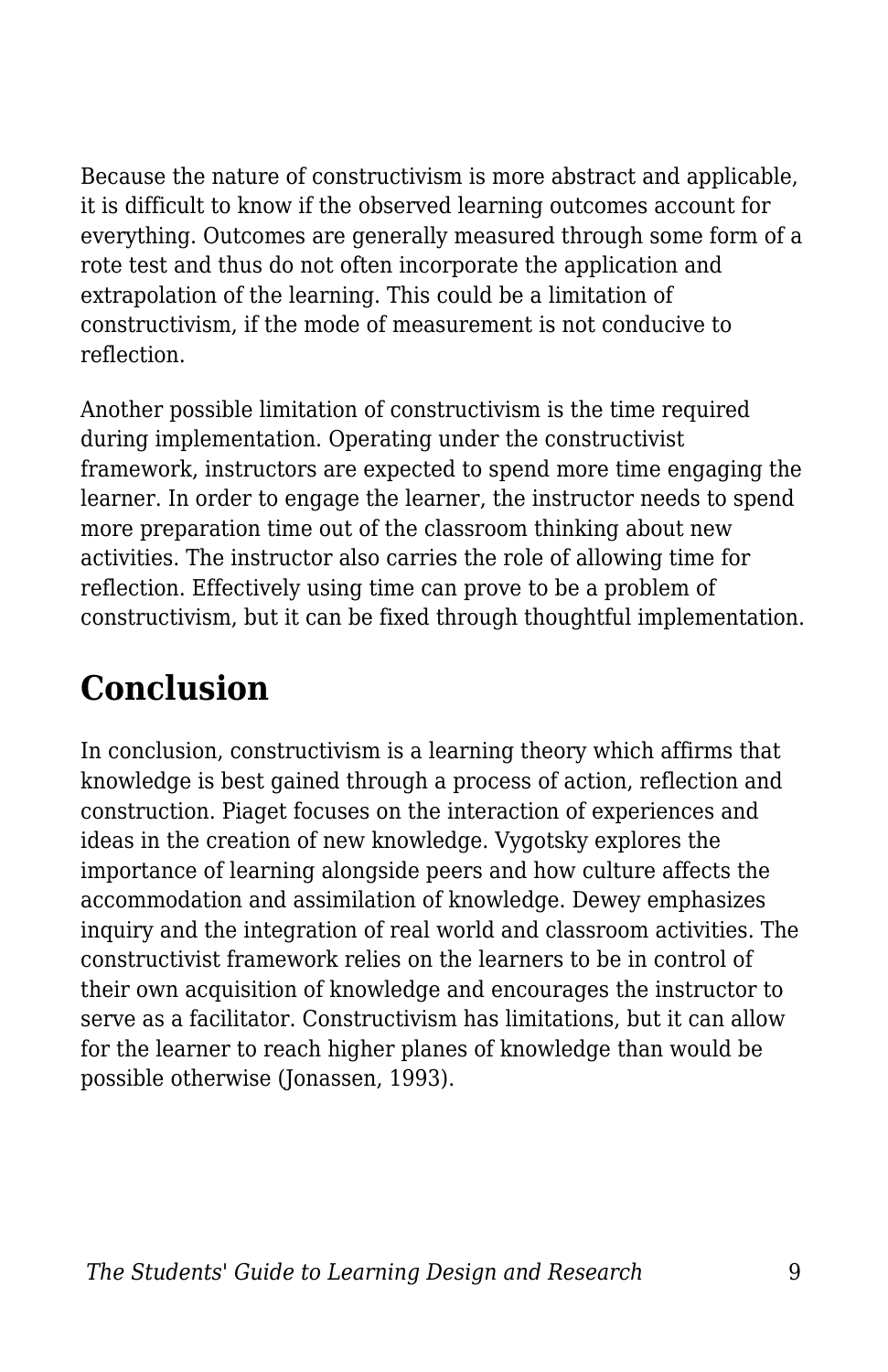### **References**

- Bauersfeld, H. (1995). "Language games" in the mathematics classroom: Their function and their effects. The emergence of mathematical meaning: Interaction in classroom cultures. Hillsdale, NJ: Lawrence Erlbaum Associates, Inc.
- Behling, K., & Hart, D. (2008). Universal design: A model for professional development. In Universal design in higher education: From principles to practice (pp. 109–125). Cambridge, MA: Harvard Education Press.
- Brownstein, B. (2001). Collaboration: The foundation of learning in the future. Education, 122(2), 240.
- Gamoran, A., Secada, W. G., & Marrett, C. B. (2000). The organizational context of teaching and learning. In Handbook of the Sociology of Education (pp. 37-63). Heidelberg, NY: Springer US.
- Hackathorna, J., Solomon, E. D., Blankmeyer, K.L., Tennial, R.E., & Garczynski, A. M. (2011). Learning by doing: An empirical study of active teaching techniques. The Journal of Effective Teaching, 11(2), 20-54.
- Hoy, W. K., & Woolfolk, A. E. (1993). Teachers' sense of efficacy and the organizational health of schools. The Elementary School Journal, 93(3), 355-372.
- Jonassen, D. H. (1992). Evaluating constructivistic learning. Constructivism and the technology of instruction: A conversation (pp. 137-148). Hillsdale, NJ: Lawrence Earlbaum Associates.
- Mascolo, M. F., & Fischer, K. W. (2005). Constructivist theories. Cambridge Encyclopedia of Child Development (pp. 49-63).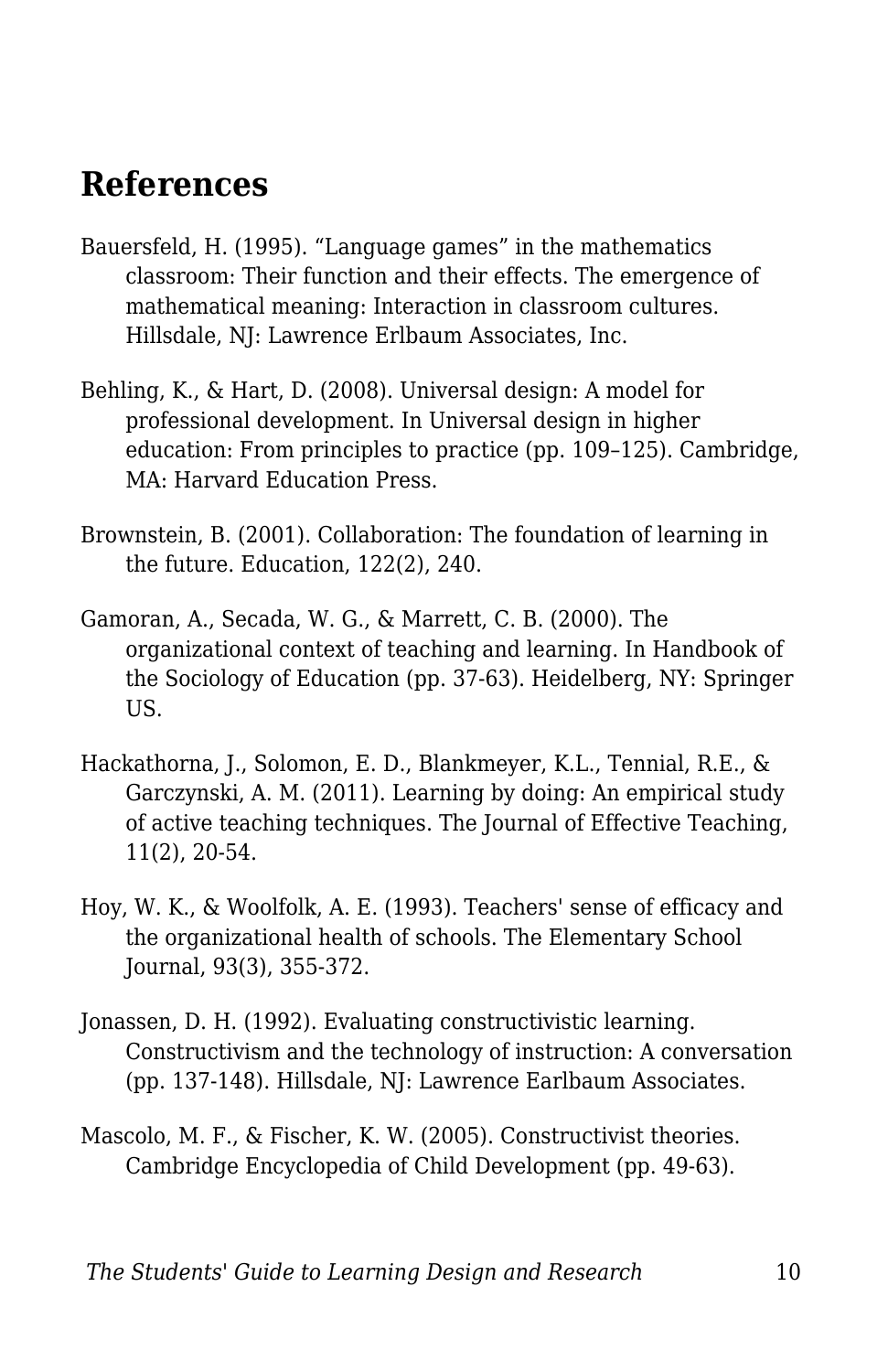Cambridge, England: Cambridge University Press.

- Mayer, S. J. (2008). Dewey's dynamic integration of Vygotsky and Piaget. Education and Culture, 24(2), 6-24.
- Reese, W.J. (2013). In search of American progressives and teachers. History of Education: Journal of History of Education Society, 42(3), 320-334.
- Rhodes, L. K., & Bellamy, G. T. (1999). Choices and consequences in the renewal of teacher education. Journal of Teacher Education, 50(1), 17-18.
- Ruggie, J. G. (1998). What makes the world hang together? Neoutilitarianism and the social constructivist challenge. International Organization, 52(4), 855-885.